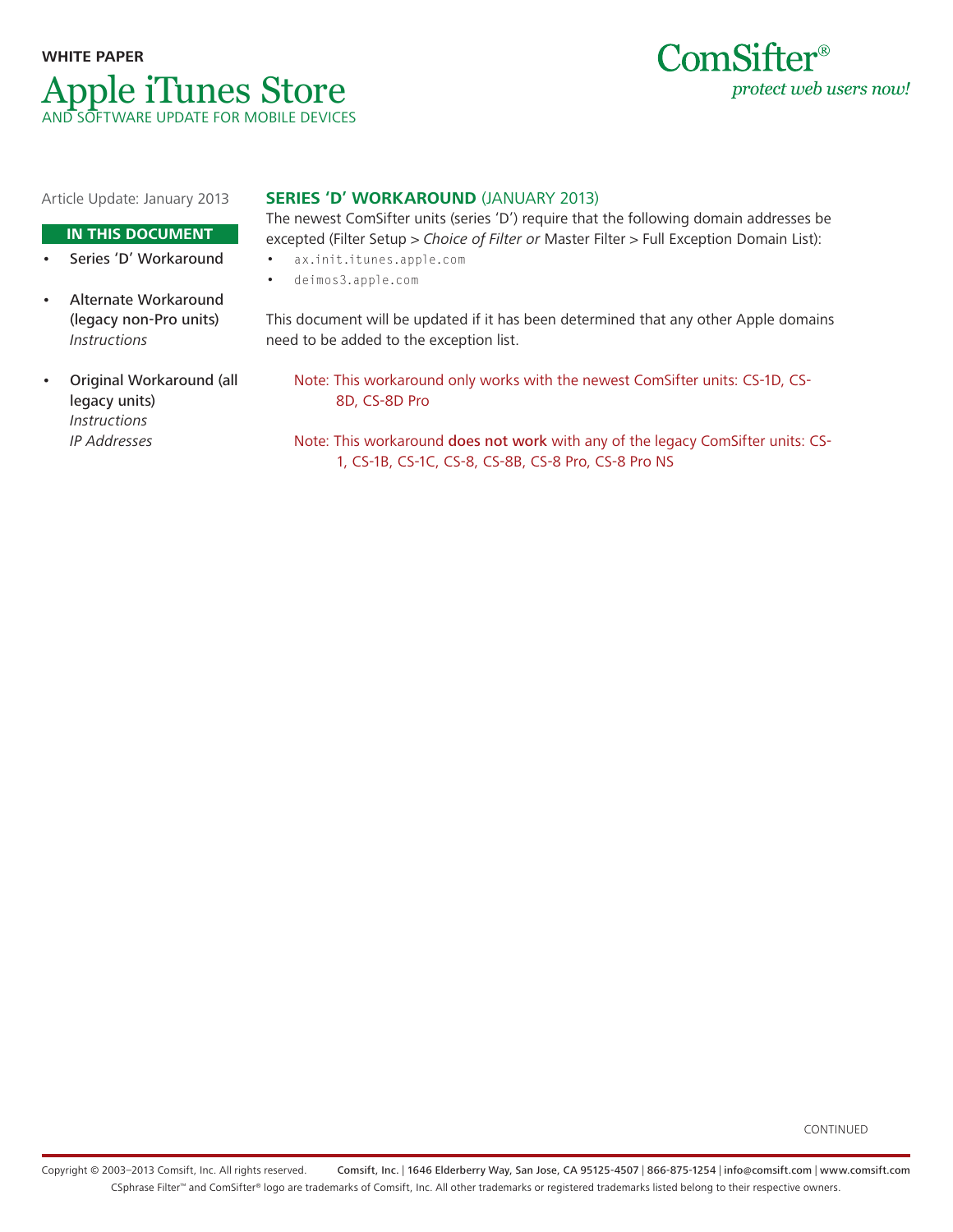# **Alternate Workaround** (updated November 2011)

This is an alternate method to the initial workaround described below. This method is suited for situations where an individual computer or select computers (without affecting the whole network) can be provided iTunes access.

Note: This workaround does not work with the following legacy ComSifter units: CS-8 Pro, CS-8 Pro NS

# **Instructions**

- 1. Selected computers will need to have their gateway redirected back to the network modem/router (instead of the Comsifter's IP address). If the network is currently using DHCP, the selected computers will need to have static IP addresses set.
- 2. Go to Internet Options (Control Panel > Internet Options or open Microsoft Internet Explorer > Tools > Internet Options).
- 3. Click on the Connections tab, then LAN Settings button at the bottom of the window.
- 4. Under Proxy server, check the box to "Use a proxy server for your LAN…" Type in the IP address of the ComSifter and port 8080.
- 5. Click on the Advanced button. Insert the malformed iTunes URL into the exceptions list (ax.init.itunes.apple. com.) without parenthesis and with the trailing period/dot. Separate this address with any other addresses by a semicolon.
- 6. An additional address needs to be added to the exceptions list: deimos3.apple.com Follow the same instructions as Number 5.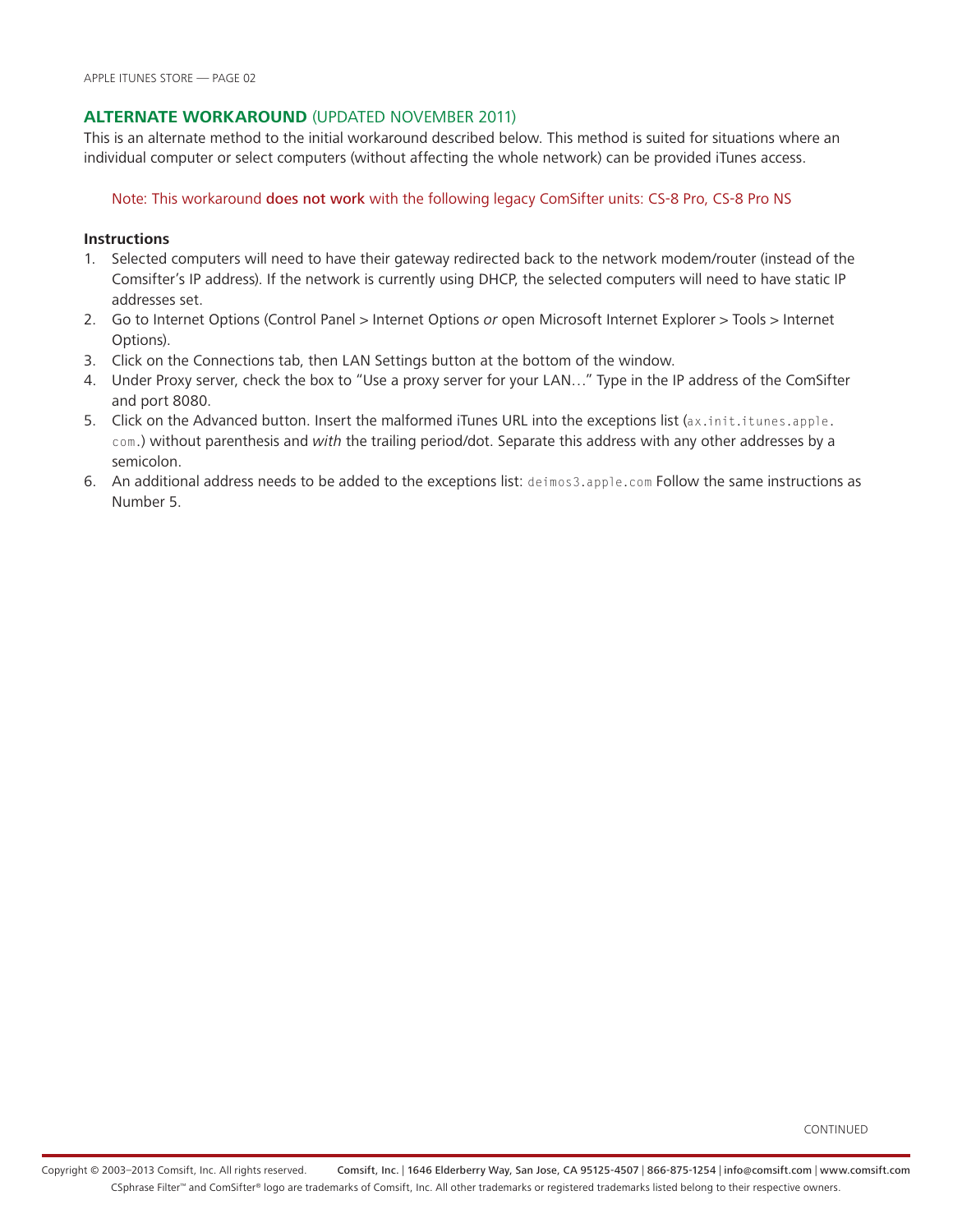# **ORIGINAL WORKAROUND (NOVEMBER 2011)**

The latest version of iTunes has a malformed URL. A programmer at Apple accidentally put a "." (dot/period) at the end of apple.com when calling the iTunes Store. This is malformed and is causing some grief with DNS servers that try to resolve the name, more than one proxy package, and a number of content filters.

Note: This workaround will work with the following legacy ComSifter units: CS-1B, CS-1C, CS-8B, CS-8 Pro, CS-8 Pro NS

Note: This workaround does not work with the following legacy ComSifter units CS-1, CS-8

### **Instructions**

- 1. Log into ComSifter and click on Network.
- 2. Click on Advanced Firewall (or 'PortBlocker Advanced' for CS-8B and CS-1B users)
- 3. Click on Firewall Rules ('PortBlocker Rules for CS-8B and CS-1B users)
- 4. Add a new rule at the top of the Rules chain (click on topmost blue arrow pointing up).
- 5. Add the following rule exactly as shown (Figure 1), but use the information at the end of the document to fill in the IP addresses "For hosts in zone…"

It will probably be necessary to follow Note 2 (below) to find additional IP addresses for servers within your locale.

# Note: Notice that the Action is set to ACCEPT+.

| Firewall rule details                             |                                                                                                                                                                        |
|---------------------------------------------------|------------------------------------------------------------------------------------------------------------------------------------------------------------------------|
| Action                                            | ACCEPT- . and log to syslog level <log (ulog)="" feewall="" to=""> +</log>                                                                                             |
| Source zone                                       | loc<br>×                                                                                                                                                               |
|                                                   | Only hosts in zone with addresses.                                                                                                                                     |
| Destination zone or port                          | net<br>$\blacksquare$                                                                                                                                                  |
|                                                   | / Only hosts in zone with addresses 96 17 164 138 96 17 164 144 208 49 199 19 208 49 199 41<br>For DNAT or REDIRECT, fill in the new destination address or port here. |
| Protocol                                          | TCP:<br>$\blacksquare$                                                                                                                                                 |
| Source ports                                      | Ports or ranges.<br>a Asy                                                                                                                                              |
| <b>Destination ports</b>                          | $4.$ Amy<br>Ports or ranges<br>For DNAT or REDIRECT, fill in the original destination port here.                                                                       |
| Original destination address for DNAT or REDIRECT | a None                                                                                                                                                                 |

FIGURE 1: iTunes firewall (or PortBlocker) example rule

- 6. When copying and pasting the IP addresses in the attached text file ensure that there are no leading or trailing spaces and that each IP is separated by a space.
- 7. Save the Firewall Rule
- 8. Apply the Configuration by returning to Network > Firewall Advanced and clicking on "Apply Configuration"

Note 1: The URL that has been affected is (note the trailing dot, which is illegal): ax.init.itunes.apple.com.

From time to time Apple may add IP addresses to their iTunes Store. A quick "nslookup ax.init.itunes.

CONTINUED